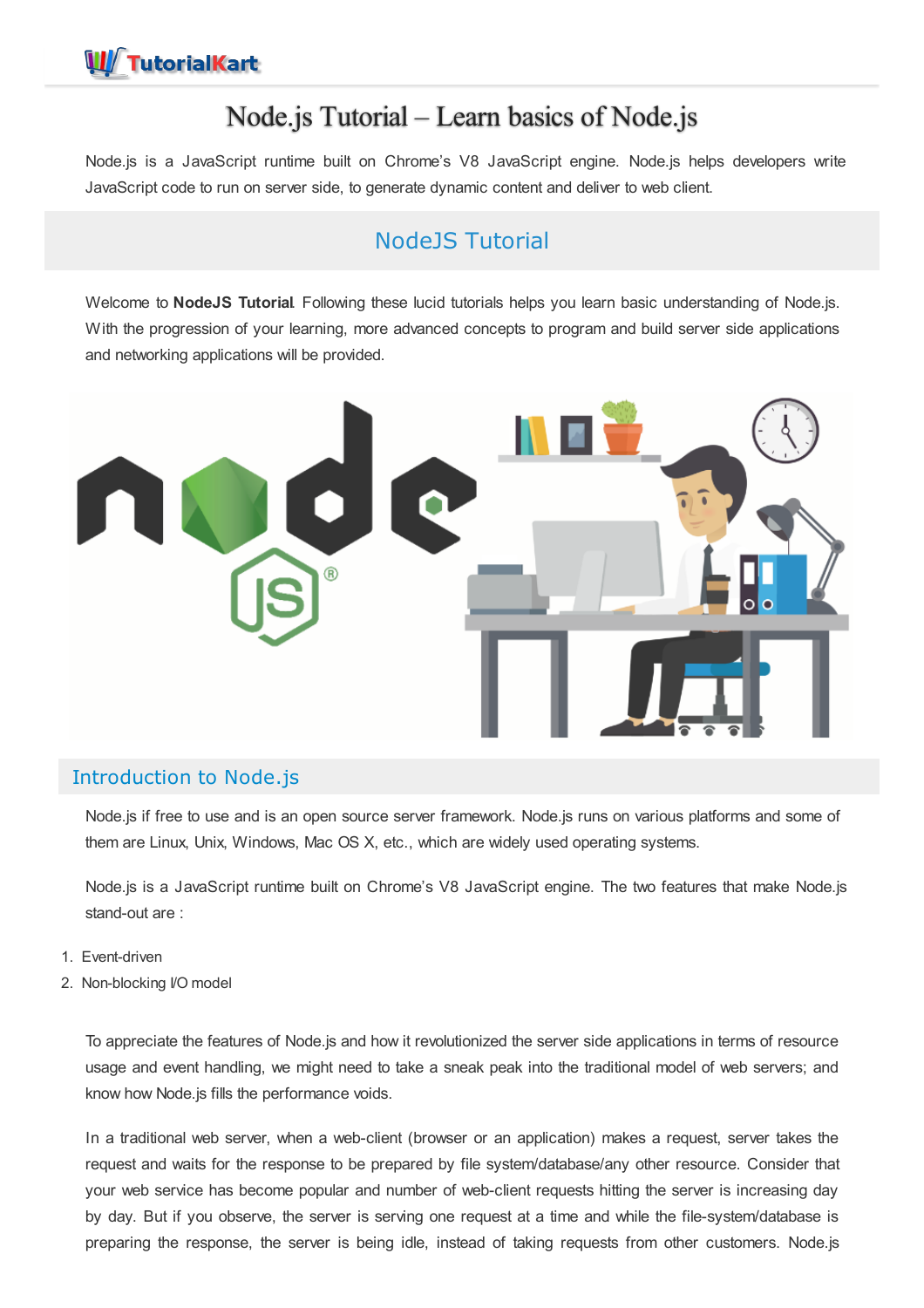exploits this idle time with its event-driven framework. That is after taking a request, the server tries to prepare the response. And if there is any resource (file-system/database/etc) involved to prepare the response, server is let free and is informed through events when the response is ready. Mean while, instead of being idle during this time, server takes requests from other clients. When a response for a client is ready, an event is generated to let the server know the response is ready, which is in turn served to clients.

### Programming Node.js Applications

Node.js is a platform built on JavaScript engine. Node.js applications could be developed using Java Scripting and most of the modern web applications are being built using Node.js. And this is also one of the important factor for Node.js to become popular as there is a wide community of JavaScript developers out there. They adopted Node.js, thus industry adopted Node.js quite easily.

Some of the capabilities of Node.js are :

- Node.js can dynamically generate content and present it to web clients
- o Node.js can do file operations like read, write, update, delete, etc.
- Node.js can collect data from clients through forms.
- o Node.js can connect to various databases like MySQL, [MongoDB](file:///mongodb/mongodb-tutorial/), etc., and perform respective DB operations.
- Node.is has builtin JSON module to work with JSON files.

## Node.js Production Ready

Currently Node.js v8.x is the latest Long Term Supported version. So, most of the examples you come across in this tutorial are tried out on Node.js v8.x.

# Node.js Use Cases

Following are some of the notable use cases that can take advantage of the Node.js Event driven model.

- Low latency provided by Node.js makes it suitable for Real-time applications like instant messaging, online-gaming and collaborative applications like Google Docs etc.
- Doing tasks asynchronously makes Node.js scale for a much higher traffic.
- Node.js can scale horizontally using its cluster mode. So, if you are looking for a scalable web application, Node.js is there.

## Node.js Limitations

Following are some of the limitations of Node.js

- Node.js is not a good choice for applications that do heavy computation. This is because incoming requests are blocked during computation tasks that take relatively long time.
- o Security provided by many of npm packages are not promising, even though core Node.js is quite stable. You may have to depend on third party tools to evaluate a package for any known vulnerabilities before using it in your application.

# NodeJS Tutorial Index

# Node.js Installation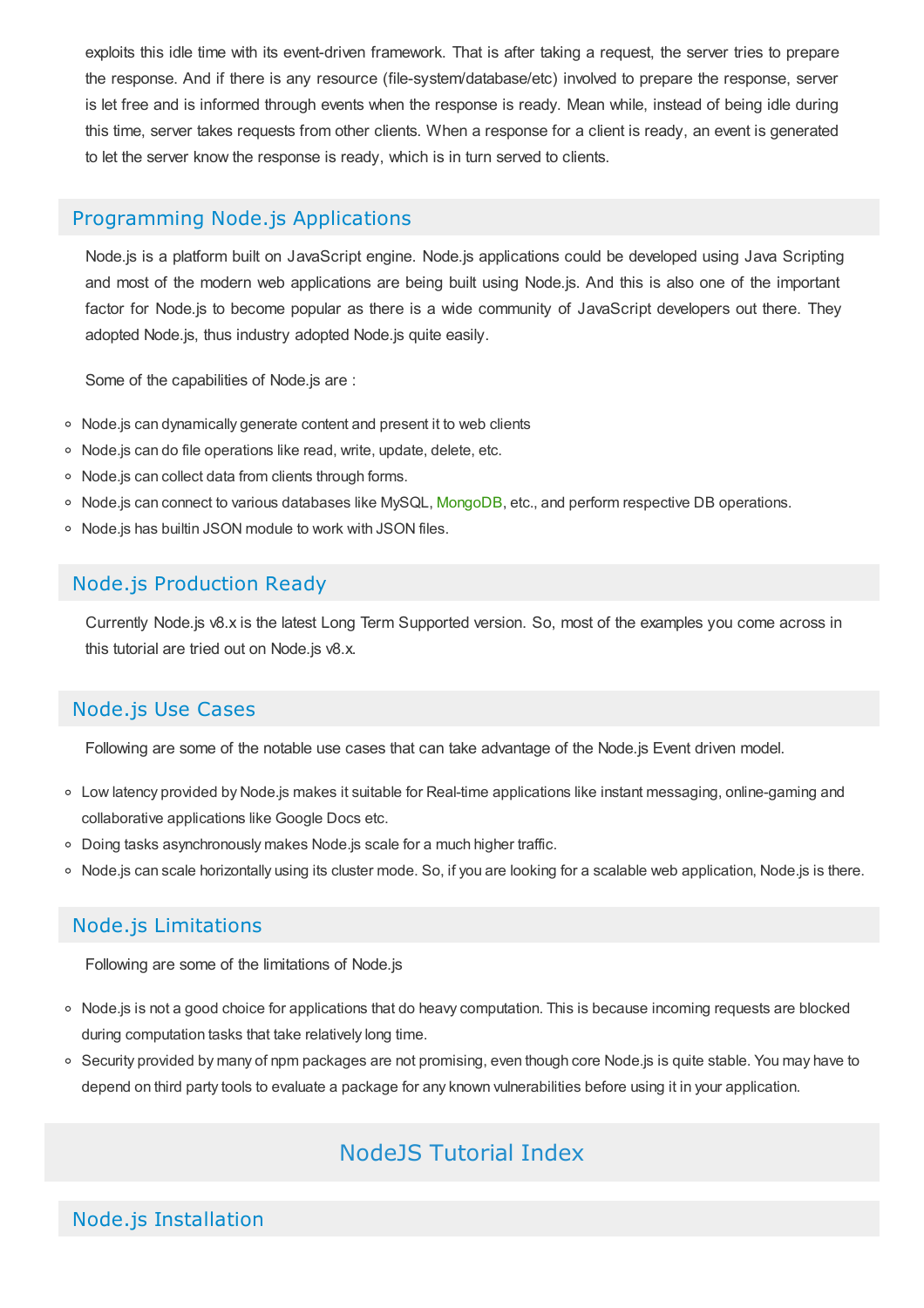Node.js can be installed in your local machine and you can get started with Node.js Application development.

#### ■ Tutorial – Install [Node.js](https://www.tutorialkart.com/nodejs/install-nodejs-instructions-for-ubuntu-windows-macos-sunos/) in PC

### Node.js Modules

Modules are reusable parts of code that usually export specific objects to be used in your Node.js programs. Node.js provides many builtin modules. You may also create your own module or extend a builtin module, or override some of the functionalities of the module. We shall learn in detail.

- Tutorial About Node.js [Modules](https://www.tutorialkart.com/nodejs/nodejs-modules/)
- Tutorial Create [Node.js](https://www.tutorialkart.com/nodejs/create-a-nodejs-module/) Module
- Tutorial Publish Node.js Module
- Tutorial Extend [Node.js](https://www.tutorialkart.com/nodejs/extend-or-add-functions-to-node-js-module/) Module
- Tutorial Manage Node.js Module

#### Node.js Buffers

Node.js Buffer is a class that helps to handle and work with octet streams; that come into picture when dealing with TCP data streams and file system operations.

- Tutorial Create, Write to and Read Buffers in [Node.js](https://www.tutorialkart.com/nodejs/node-js-buffers/)
- Tutorial Find [Node.js](https://www.tutorialkart.com/nodejs/node-js-buffer-length/) Buffer Length
- Tutorial [Convert](https://www.tutorialkart.com/nodejs/node-js-convert-json-to-buffer/) JSON data to Buffer in Node.js
- Tutorial [Convert](https://www.tutorialkart.com/nodejs/node-js-convert-array-to-buffer/) Array data to Buffer in Node.js

#### Node.js HTTP Module

- Tutorial Create HTTP Web Server in [Node.js](https://www.tutorialkart.com/nodejs/create-http-web-server-in-node-js/)
- Tutorial [Redirect](https://www.tutorialkart.com/nodejs/node-js-redirect-url/) URL in Node Server

#### Node.js FS (File System)

To handle file operations like creating, reading, deleting, etc., Node.js provides inbuilt module called FS (File System).

- Tutorial About Node.is FS
- Tutorial [Node.js](https://www.tutorialkart.com/nodejs/create-file-in-nodejs-using-node-fs-module/) FS Create a File
- Tutorial [Node.js](https://www.tutorialkart.com/nodejs/read-a-file-in-nodejs-using-fs-module/) FS Read a File
- Tutorial [Node.js](https://www.tutorialkart.com/nodejs/nodejs-write-to-file/) FS Write to File
- Tutorial [Node.js](https://www.tutorialkart.com/nodejs/delete-a-file-in-nodejs-using-node-fs/) FS Delete a File
- Tutorial [Node.js](https://www.tutorialkart.com/nodejs/node-js-copy-a-folder/) FS Extra Copy a Folder

### Node.js Request module

Requests from different clients to the Node.js server can be handled using this request module. The request module contains routines to handle get requests, post requests, etc.

■ Tutorial – Handle Get [Requests](https://www.tutorialkart.com/nodejs/handle-get-requests-using-request-node-js-module/) using Request Node.js module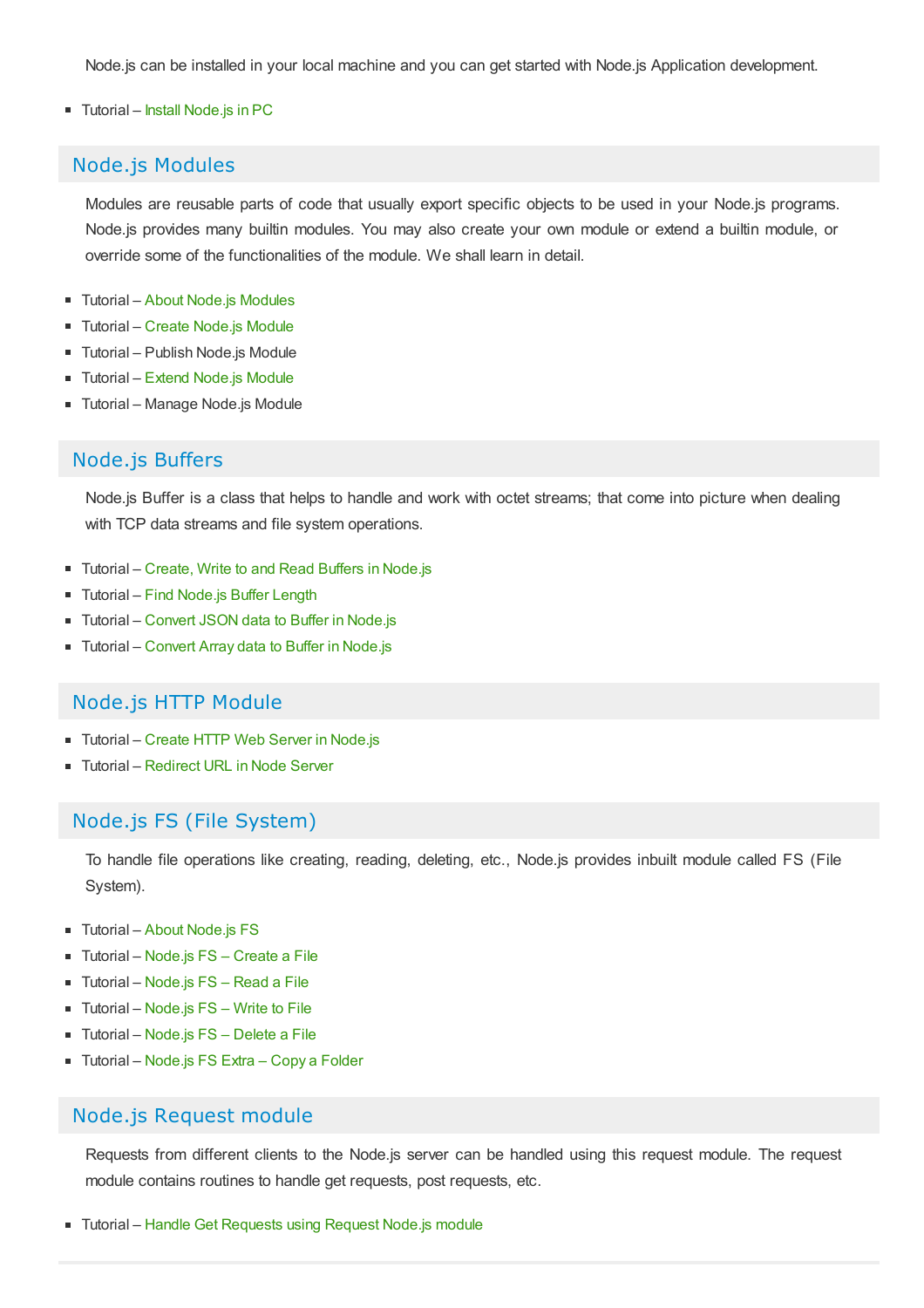# Node.js MySQL module

In most often cases, Node.js Server may require connection to a DB to store data received from clients or retrieve the data from database and serve the clients. And MySQL is popular among RDBMS. Following Node.js Tutorials help to get connected to MySQL database and do CRUD operations.

- Tutorial About [Node.js](https://www.tutorialkart.com/nodejs/nodejs-mysql/) MySQL
- **Tutorial Node.js MySQL Connect [DATABASE](https://www.tutorialkart.com/nodejs/nodejs-mysql-connect-to-database/)**
- Tutorial Node.js MySQL [SELECT](https://www.tutorialkart.com/nodejs/node-js-mysql-select-from-query-examples/) FROM query  $\blacksquare$
- Tutorial Node.js MySQL [WHERE](https://www.tutorialkart.com/nodejs/nodejs-mysql-where/) query
- Tutorial Node.js MySQL [ORDER](https://www.tutorialkart.com/nodejs/nodejs-mysql-order-by/) BY query  $\blacksquare$
- **Tutorial Node.js MySQL [INSERT](https://www.tutorialkart.com/nodejs/nodejs-mysql-insert-into/) INTO query**
- **Tutorial Node.js MySQL [DELETE](https://www.tutorialkart.com/nodejs/nodejs-mysql-delete/) FROM**
- Tutorial [Node.js](https://www.tutorialkart.com/nodejs/nodejs-mysql-result-object/) MySQL Result Object

## Node.js MongoDB

[MongoDB](https://www.tutorialkart.com/mongodb/mongodb-tutorial/) is popular among NoSQL databases and it supports high volumes of data. If you plan to build a service or some sort of that, where you can expect high throughput of data, following tutorials help you in integrating MongoDB with your Node.js application.

- Tutorial Node.js [MongoDB](https://www.tutorialkart.com/nodejs/node-js-mongodb/)
- Tutorial Node.js MongoDB [Connection](https://www.tutorialkart.com/nodejs/node-js-connect-to-mongodb/)
- Tutorial Node.js [MongoDB](https://www.tutorialkart.com/nodejs/node-js-create-database-in-mongodb/) Create Database
- Tutorial Node.js [MongoDB](https://www.tutorialkart.com/nodejs/node-js-drop-database-in-mongodb/) Drop Database п.
- Tutorial Node.js [MongoDB](https://www.tutorialkart.com/nodejs/node-js-create-collection-in-mongodb/) Create Collection
- Tutorial Node.js [MongoDB](https://www.tutorialkart.com/nodejs/node-js-delete-collection-in-mongodb/) Delete Collection
- Tutorial Node.js MongoDB Insert [Documents](https://www.tutorialkart.com/nodejs/node-js-insert-documents-to-mongodb-collection/)

# Node.js JSON

Nowadays, JSON is the format of data that is mostly being exchanged between client and server, and also JavaScript has in built JSON tools. Following Node.js tutorials help you with the example to parse a JSON file or object and write the JSON object to a file (if required).

- Tutorial [Node.js](https://www.tutorialkart.com/nodejs/nodejs-parse-json/) Parse JSON File
- Tutorial [Node.js](https://www.tutorialkart.com/nodejs/node-js-write-json-object-to-file/) Write JSON Object to File

# Node.js Helpful Examples

Following are some of the example Node.js scripts that help as reference for some of the server-client tasks.

■ Tutorial – Upload files to Node.js Server from [web-client](https://www.tutorialkart.com/nodejs/node-js-upload-file-to-server/)

# Node.js Examples

■ Node.is [Examples](https://www.tutorialkart.com/nodejs/node-js-examples/)

## Node.js Interview Questions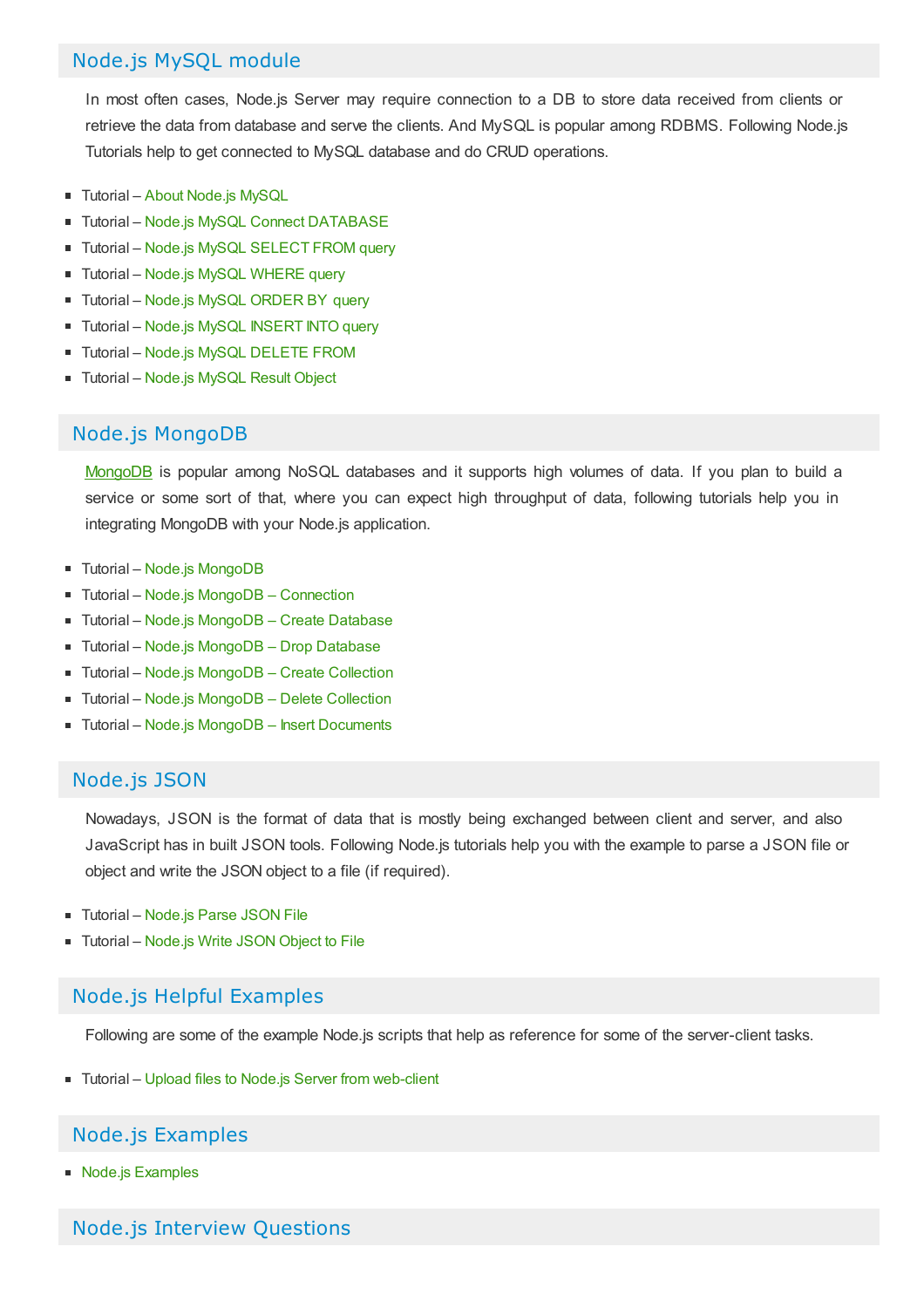We have gathered some important interview questions for basic, intermediate and advanced levels. Each question has detailed answer and examples whenever necessary.

■ Node.js Interview [Questions](https://www.tutorialkart.com/nodejs/nodejs-interview-questions/)

# Conclusion

Concluding this **Node.js Tutorial**, we got introduced to Node.js, its capabilities, and different modules that are popular with Node.js. Follow these series of Node.js Tutorials to get hands on working with Node.js basic and advanced concepts.

| Node.js                                  |
|------------------------------------------|
| ⊩ Node.js Tutorial                       |
| Get Started With Node.js                 |
| F Install Node.js Ubuntu Linux           |
| ⊩ Install Node.js Windows                |
| ⊩ Node.js - Basic Example                |
| F Node.js - Command Line Arguments       |
| ⊩ Node.js - Modules                      |
| ⊩ Node.js - Create a module              |
| ⊩ Node.js - Add new functions to Module  |
| ⊩ Node.js - Override functions of Module |
| ⊩ Node.js - Callback Function            |
| ⊩ Node.js - forEach                      |
| Express.js                               |
| ⊩ Express.js Tutorial                    |
| ⊩ What is Express.js?                    |
| Express.js Application Example           |
| ⊩ Install Express.js                     |
| ⊩ Express.js Routes                      |
| ⊩ Express.js Middleware                  |
| ⊩ Express.js Router                      |
| Node.js Buffers                          |
| ⊩ Node.js Buffer - Create, Write, Read   |
| ⊩ Node.js Buffer - Length                |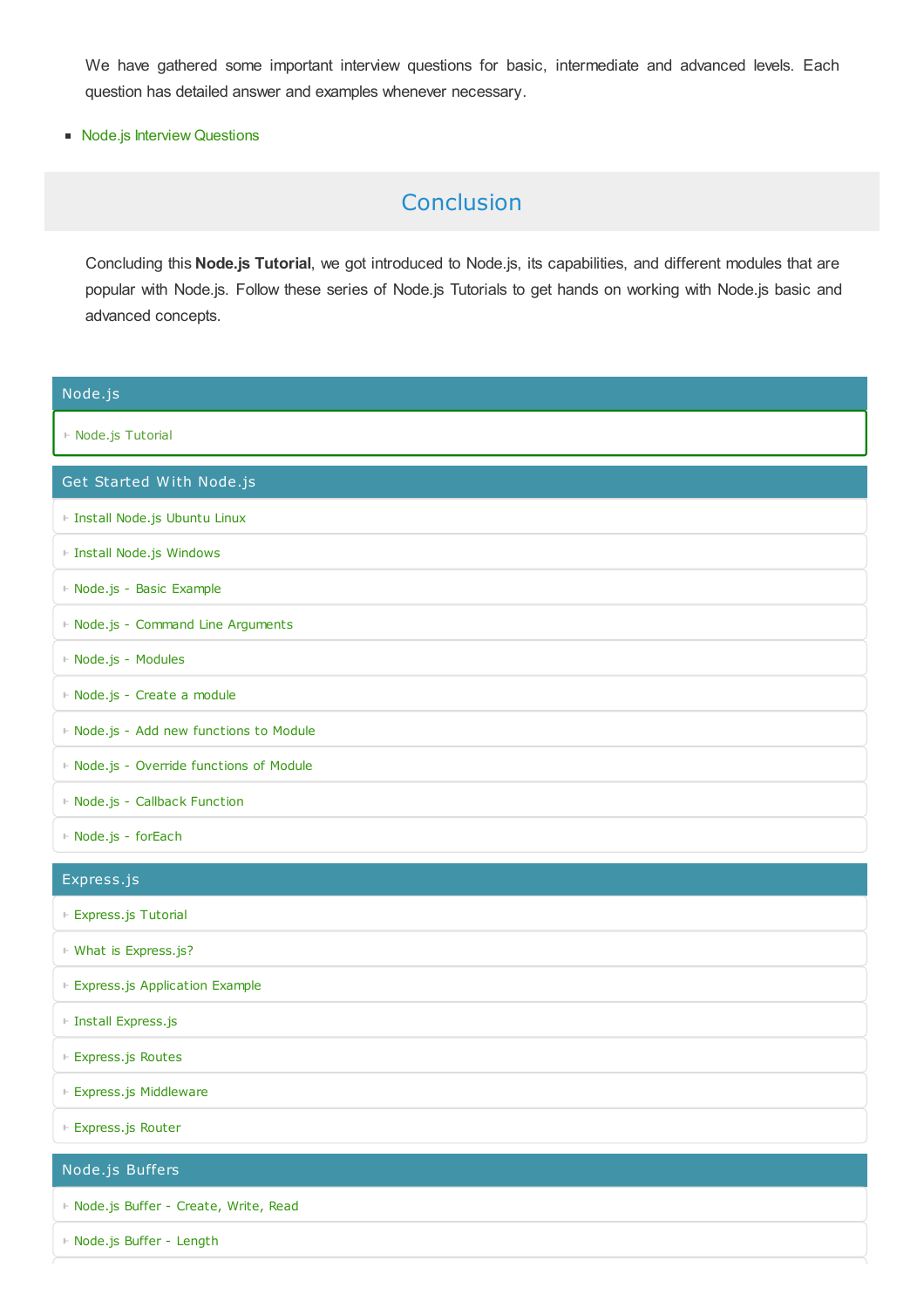- ⊩ Node.js [Convert](https://www.tutorialkart.com/nodejs/node-js-convert-json-to-buffer/) JSON to Buffer
- ⊩ [Node.js](https://www.tutorialkart.com/nodejs/node-js-convert-array-to-buffer/) Array to Buffer

#### Node.js HTTP

- ⊩ [Node.js](https://www.tutorialkart.com/nodejs/create-http-web-server-in-node-js/) Create HTTP Web Server
- ⊩ Node.js [Redirect](https://www.tutorialkart.com/nodejs/node-js-redirect-url/) URL

#### Node.js MySQL

- ⊩ [Node.js](https://www.tutorialkart.com/nodejs/nodejs-mysql/) MySQL
- ⊩ Node.js MySQL Connect to MySQL [Database](https://www.tutorialkart.com/nodejs/nodejs-mysql-connect-to-database/)
- ⊩ Node.js MySQL [SELECT](https://www.tutorialkart.com/nodejs/node-js-mysql-select-from-query-examples/) FROM
- ⊩ Node.js MySQL [SELECT](https://www.tutorialkart.com/nodejs/nodejs-mysql-where/) WHERE
- ⊩ [Node.js](https://www.tutorialkart.com/nodejs/nodejs-mysql-order-by/) MySQL ORDER BY
- ⊩ [Node.js](https://www.tutorialkart.com/nodejs/nodejs-mysql-insert-into/) MySQL INSERT INTO
- ⊩ Node.js MySQL [UPDATE](https://www.tutorialkart.com/nodejs/nodejs-mysql-update/)
- ⊩ Node.js MySQL [DELETE](https://www.tutorialkart.com/nodejs/nodejs-mysql-delete/)
- ⊩ [Node.js](https://www.tutorialkart.com/nodejs/nodejs-mysql-result-object/) MySQL Result Object

#### Node.js MongoDB

- ⊩ Node.js [MongoDB](https://www.tutorialkart.com/nodejs/node-js-mongodb/)
- ⊩ Node.js Connect to [MongoDB](https://www.tutorialkart.com/nodejs/node-js-connect-to-mongodb/)
- ⊩ Node.js Create [Database](https://www.tutorialkart.com/nodejs/node-js-create-database-in-mongodb/) in MongoDB
- ⊩ Node.js Drop [Database](https://www.tutorialkart.com/nodejs/node-js-drop-database-in-mongodb/) in MongoDB
- ⊩ Node.js Create [Collection](https://www.tutorialkart.com/nodejs/node-js-create-collection-in-mongodb/) in MongoDB
- ⊩ Node.js Delete [Collection](https://www.tutorialkart.com/nodejs/node-js-delete-collection-in-mongodb/) in MongoDB
- ⊩ Node.js Insert [Documents](https://www.tutorialkart.com/nodejs/node-js-insert-documents-to-mongodb-collection/) to MongoDB Collection
- ⊩ [MongoError:](https://www.tutorialkart.com/nodejs/mongoerror-failed-to-connect-to-server/) failed to connect to server

#### Node.js Mongoose

- ⊩ Node.js [Mongoose](https://www.tutorialkart.com/nodejs/mongoose/) Tutorial
- ⊩ Node.js Mongoose [Installation](https://www.tutorialkart.com/nodejs/mongoose/installation/)
- ⊩ Node.js [Mongoose](https://www.tutorialkart.com/nodejs/mongoose/connect-to-mongodb/) Connect to MongoDB
- ⊩ Node.js [Mongoose](https://www.tutorialkart.com/nodejs/mongoose/define-a-model/) Define a Model
- ⊩ Node.js [Mongoose](https://www.tutorialkart.com/nodejs/mongoose/insert-document-to-mongodb/) Insert Single Document to MongoDB
- ⊩ Node.js Mongoose Insert Multiple [Documents](https://www.tutorialkart.com/nodejs/mongoose/insert-multiple-documents-to-mongodb/) to MongoDB

#### Node.js URL

⊩ Node.js - Parse URL [parameters](https://www.tutorialkart.com/nodejs/split-a-url-into-readable-parts-in-node-js/)

Node.js FS (File System)